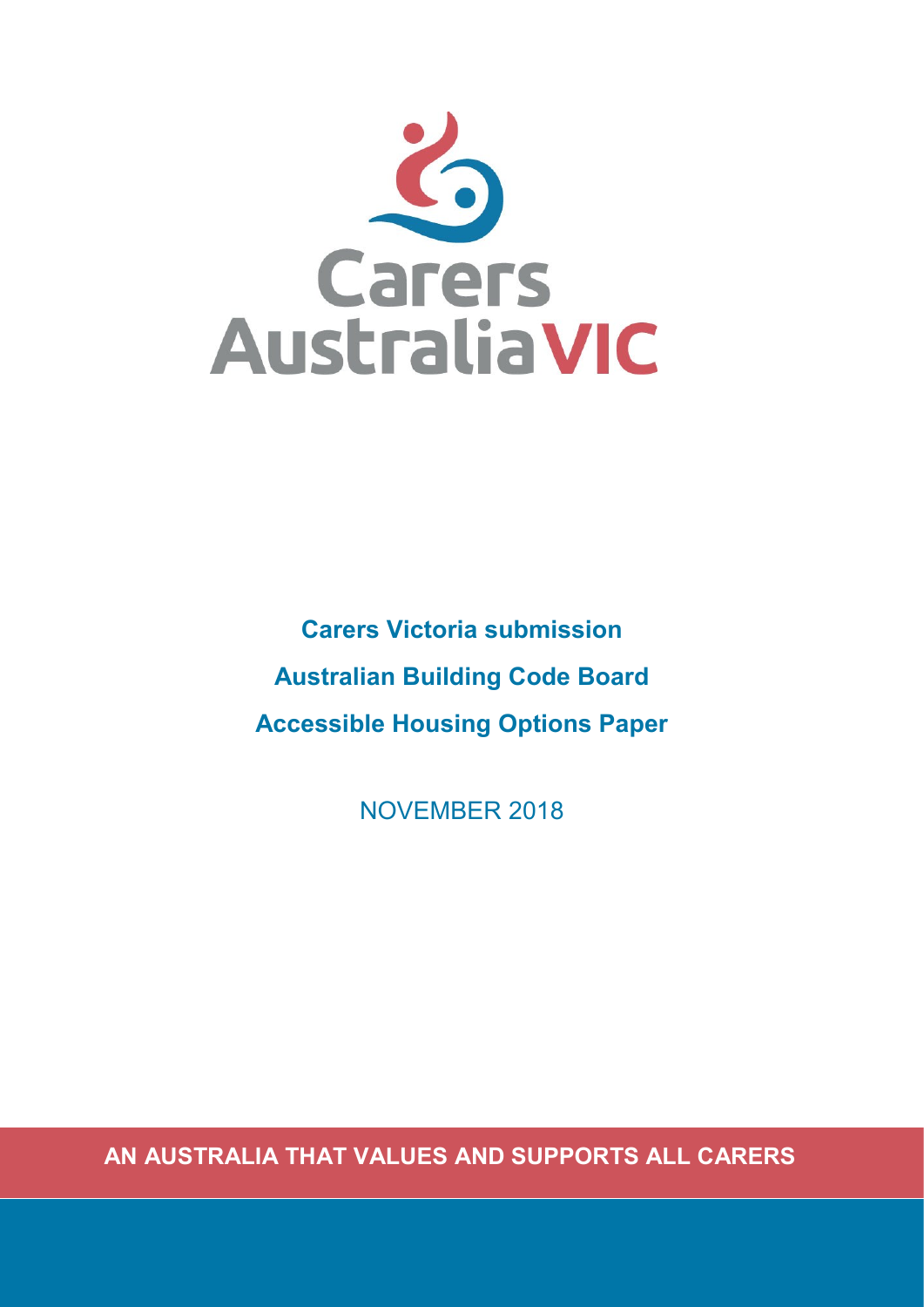# <span id="page-1-0"></span>**ABOUT CARERS VICTORIA**

Carers Victoria is the state-wide peak organisation representing people who provide care. We represent more than 736,600 family carers across Victoria – people caring for someone with a disability, mental illness, chronic health issue or an age-related condition.

People receiving care could be a parent, child, spouse/partner, grandparent, other relative or friend. Carers Victoria is a member of the National Network of Carers Associations, and the Victorian Carer Services Network. Carers Victoria is a non-profit association which relies on public and private sector support to fulfil its mission with and on behalf of carers.

Carers Victoria is a membership-based organisation. Our members are primarily family carers, who play an important role in informing our work, contributing to advocacy and strategic aims, and distributing information more widely to other carers.

This policy paper was prepared by Carers Victoria's Policy Team.

© Carers Association Victoria 2016.

This work is copyright. Apart from any use as permitted under the *Copyright Act 1968*, all other rights are reserved. Requests and inquiries concerning reproduction and rights should be addressed to the Copyright Officer, Carers Victoria, PO Box 2204, Footscray, Victoria, 3011.

For information contact: Scott Walker Chief Executive Officer Carers Victoria Telephone: 03 9396 9509 Facsimile: 03 9396 9555 Email: [scott.walker@carersvictoria.org.au](mailto:scott.walker@carersvictoria.org.au)

Website: [www.carersvictoria.org.au](http://www.carersvictoria.org.au/)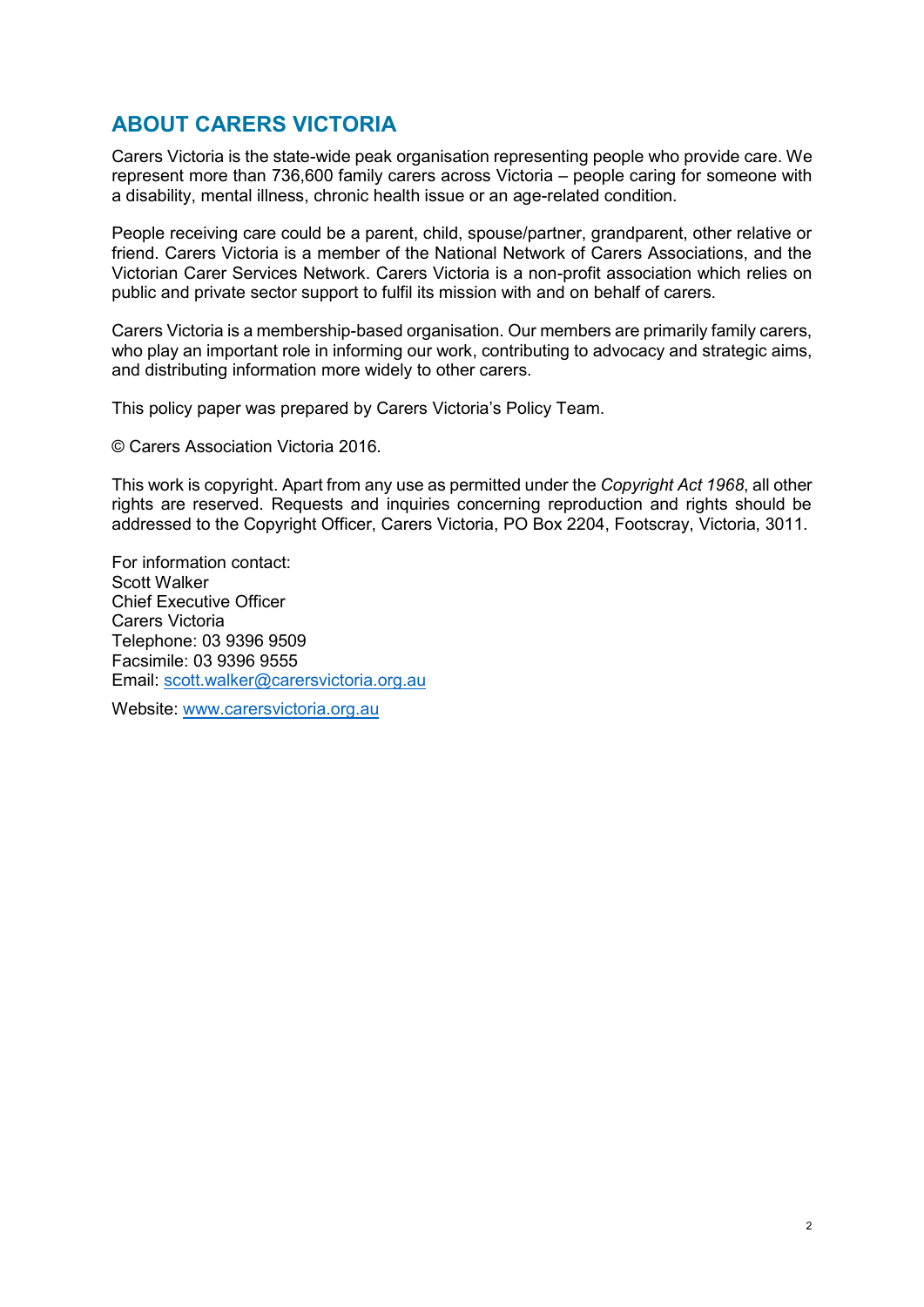# **Contents**

| Articulating the level of unmet demand for accessibility features in residential housing 6 |  |
|--------------------------------------------------------------------------------------------|--|
|                                                                                            |  |
|                                                                                            |  |
|                                                                                            |  |
|                                                                                            |  |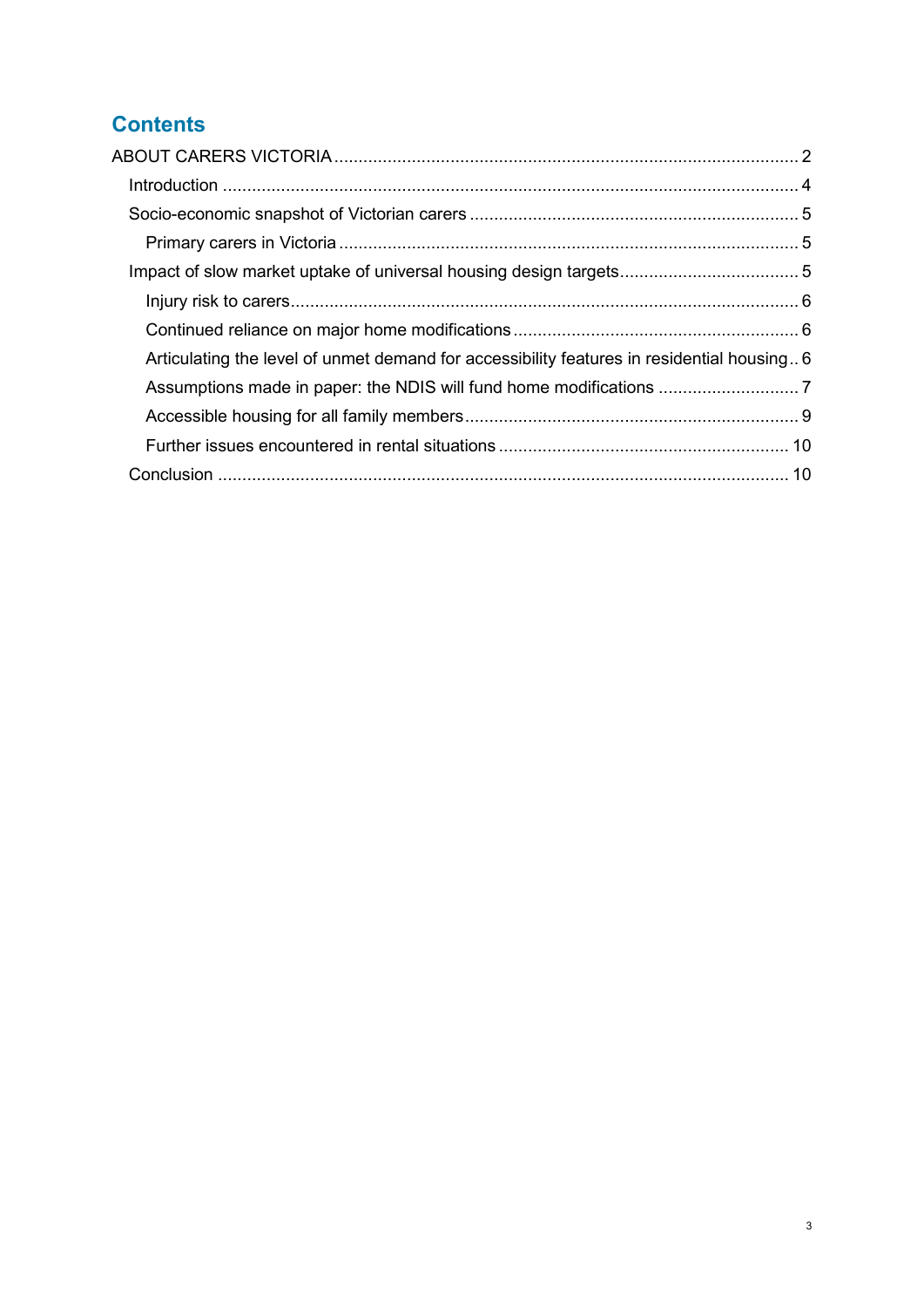## <span id="page-3-0"></span>**Introduction**

Carers Victoria welcomes the opportunity to respond to the Australian Building Codes Board's (ABCB) Accessible Housing Options Paper and contribute to broader community and industry input about potential changes to the National Construction Code.

Universal design principles should be expanded to include all new residential housing developments. Universal design principles are common-sense and would better accommodate our ageing population and people with higher support needs including mobility support needs. The Council of Australian Governments-endorsed 2010-2020 National Disability Strategy commits to the provision of an agreed "universal design standard" in all new housing by 2020.<sup>1</sup> These guidelines promote inclusion by making homes easier to access, navigate within and cheaper to modify if and/or when circumstances change.<sup>2</sup>

**Recommendation:** Carers Victoria advocates the ABCB identify minimum accessibility standard proposed in the Options Paper – **Option 2 LHDG Silver Level with all 7 elements** to all new residential dwellings in Australia will generate a net social benefit enjoyed by Australians with disability and the growing number of people with higher support needs from ageing or chronic illness.

The organisation believes **without** the introduction of a minimum accessibility standard to all new residential dwellings, the costs to the wider Australian economy will be greater. Administrative burdens will be shifted to government agencies to support people with higher support needs of all ages to retrofit existing homes. Further amendments to tenancy legislation will be required to compel landlords or residential rental providers to allow modifications to existing residential properties built without appropriate support needs in mind.

The **Victorian Carers Recognition Act 2012** formally acknowledges the important contribution people in care relationships make to our community and the unique knowledge carers hold of the person they care for.

The Act applies to State government departments; councils; and organisations funded by government which are responsible for developing or providing policies, programs or services which affect people in care relationships.

The Act includes principles which care support organisations must take into account, relating to carers; the people being cared for; and care relationships.

<span id="page-3-1"></span>In general, these principles require carers and the people being cared for to be respected, recognised and supported as individuals and as a person in a care relationship, with the care relationship to also be respected and honoured.

<sup>1</sup> Council of Australian Governments (2011), *National Disability Strategy* 2010-20, p 34

<sup>2</sup> Liveable Housing Australia, (2013), *Liveable Housing Design Guidelines*, Sydney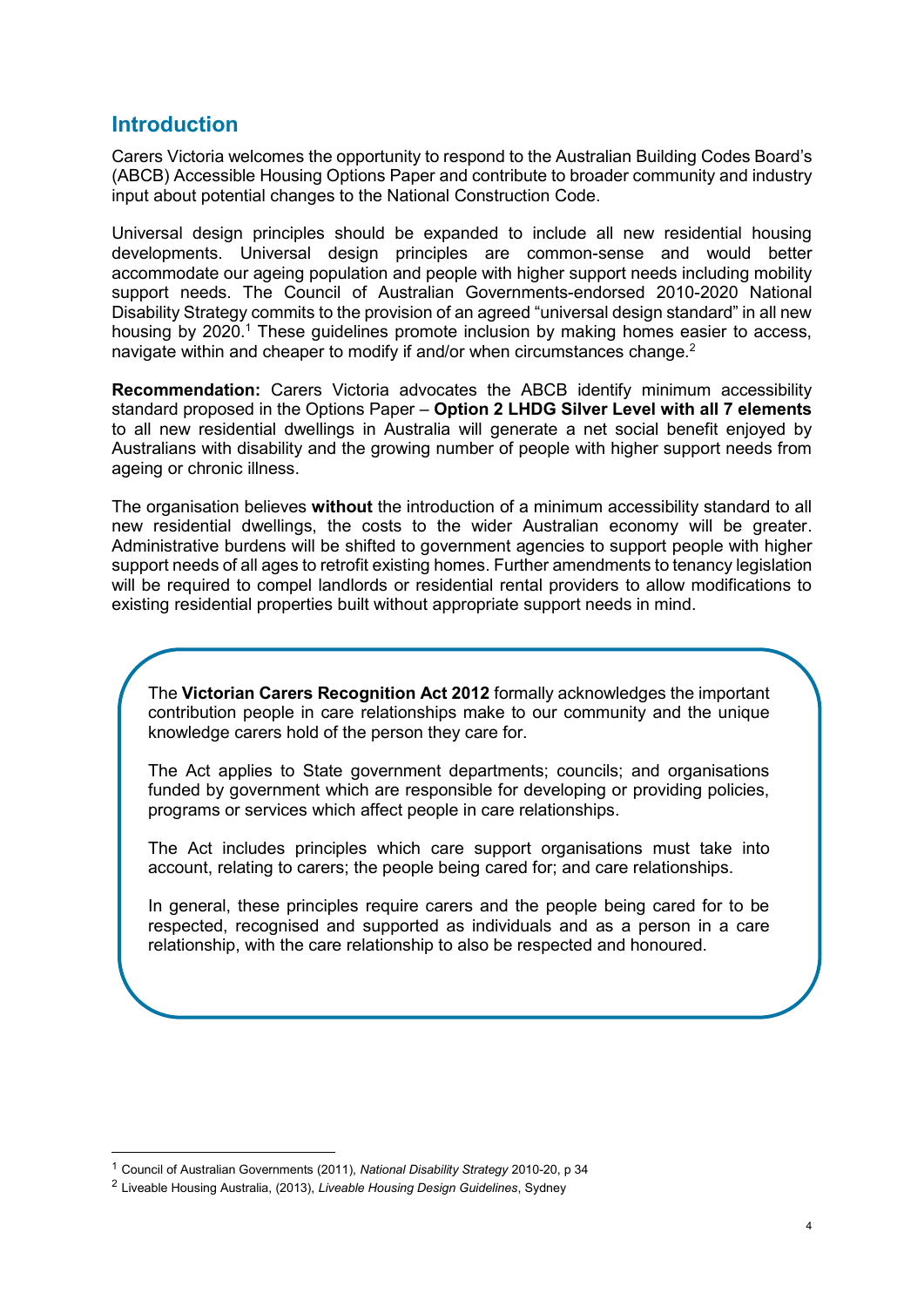# **Socio-economic snapshot of Victorian carers**

There are 736,600 Victorian carers, representing 13% of Victoria's population:

- 55% are women and 45% are men
- 72% live in major cities, 23% live in regional areas and 5% live in rural Victoria
- 10% are young carers (<25 years), 68% are aged 25-64 years and 22% are aged 65 years and over
- 31% report living with a disability themselves
- $\bullet$  58% participate in the workforce.<sup>3</sup>

## **Primary carers in Victoria**

-

- 56% are reliant on a government pension or allowance as their main source of income.
- The median gross income of primary carers in Victoria is \$455 per week, compared with \$719 minimum wage at July 1, 2018.
- Only 42% of primary carers participate in the workforce.
- Consequently 47% of primary carers have a gross household income in the two lowest quintile levels, compared to only 25% of non-carers.

## <span id="page-4-0"></span>**Impact of slow market uptake of universal housing design targets**

Carers Victoria is pleased the Victorian Government has committed to new publicly funded housing stock having minimum standards of accessibility. Unfortunately, Government investment in public housing has not kept up with demand over many decades and at September 2018 there is a waitlist of **46,150** people for public housing and **15,528** people for social housing.<sup>4</sup> It will take many decades for the Victorian Government to provide sufficient levels of accessible housing to the growing number of people in the State for whom the only viable option is public housing built to minimum standards of accessibility.

In the for-profit building sector, the uptake of these standards is underpinned by an assumption that '…both the building industry and the wider community will automatically think in terms of universal and liveable design principles and how they can benefit individuals and families throughout their lives'.<sup>5</sup> This assumption is further entrenched by national voluntary accreditation system which is estimated to achieve less than  $5\%$  of the 2020 target.<sup>6</sup> The planning and design of universal housing design standards has been well considered and is likely to increase the pool of accessible housing options for people in care relationships, especially in the public and community housing sectors. However, for targets to become achievable, governments need to amend the requirements in the National Construction Code

<sup>3</sup> Australian Bureau of Statistics (2015) *Survey of Disability, Ageing and Carers*, Australia, Victoria, Catalogue # 4430.0 <sup>4</sup> Department of Health and Human Services (2018) *Victorian Housing Register transition report – September 2018*; <http://housing.vic.gov.au/victorian-housing-register>

<sup>5</sup> Department of Social Services, (2014), *Progress Report to the Council of Australian Governments on the National Disability Strategy 2010-2020*, p 28

<sup>6</sup> Australian Network for Universal Housing Design and Rights and Inclusion Australia, (2015), *Report on the progress of the national dialogue on universal housing design*, 2010-2014, p 1.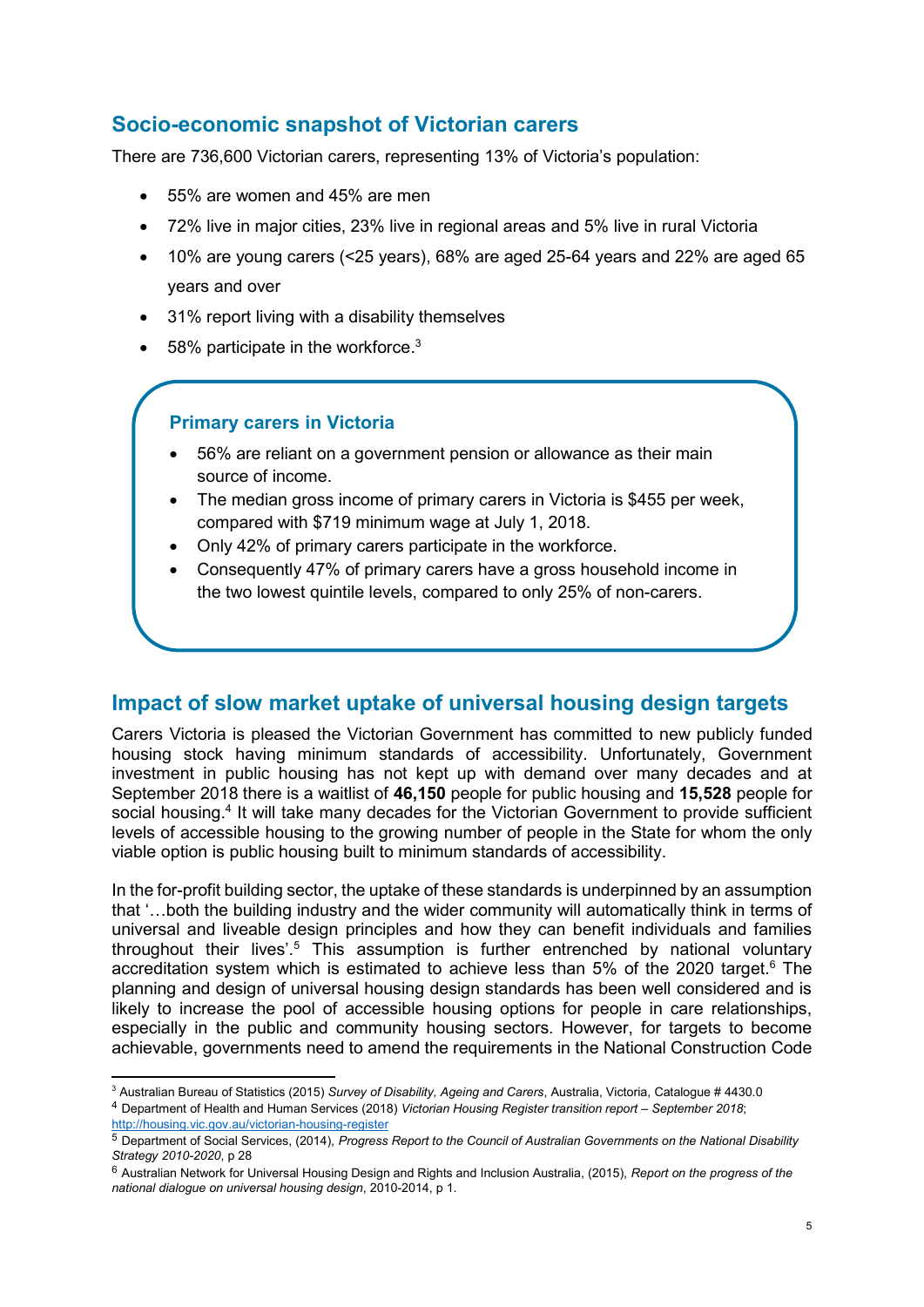to include universal design standards for all new and extensively renovated housing, in order to ensure necessary uptake in the for-profit building sector.

#### <span id="page-5-0"></span>**Injury risk to carers**

Housing which does not meet universal design standards risks injury to carers, with back injury a common complaint among carers providing care in unsuitable home environments. A study by Heywood noted, '…many carers were finding the physical strain and risk to their backs was unsustainable, and there was a common fear that without help, admission to residential care would be unavoidable [for the care recipient]<sup>'.7</sup> Unsuitable housing has also been linked to interrupted sleep and increased stress for carers.<sup>8</sup>

## <span id="page-5-1"></span>**Continued reliance on major home modifications**

A further impact is continued reliance on major home modifications to enable accessibility for people in care relationships. Home modifications are almost always retro-fitted to the carer's home and before the introduction of the NDIS the onerous cost was covered by carers, unless they were eligible for State and Territory subsidies.<sup>9</sup> As Saugeres (2011) research found, '... in addition to receiving a low income, people with disabilities and family carers also had to personally subsidise the cost of disability equipment and physical adaptations as available grants only covered partial costs'. <sup>10</sup>

However, there is no analogous funding available for people with higher support needs who are ineligible for the NDIS, either because they do not have a permanent disability or they are over the age of 65 years. This cohort is likely to be the majority of people who will benefit from housing with a minimum accessible standard for all new residential buildings in Australia.

#### <span id="page-5-2"></span>**Articulating the level of unmet demand for accessibility features in residential housing**

There are many factors which could influence the future demand of accessible residential accommodation. Carers and the changing nature of caring role over the next 30 years will be a key factor in this issue. Forecasting future trends in either the demand or supply of informal carers is complex, given the number of variables which could be included or excluded, such as:

- The age and gender profile of the population
- Prevalence of chronic illness including dementia and disability
- Care needs of people in the population
- Supply of care provided through the formal care sector (both government subsidised and privately sourced)
- Adequacy and quality of care provided through the formal care sector
- Labour force participation rates
- Rates of relationship breakdown

<sup>7</sup> Heywood, F. (2005), *Adaption: Altering the house to restore the home*, Housing studies, vol. 20, no. 4, pp. 531-547.

<sup>8</sup> Davy, L., Adams, T. & Bridge, C., (2014), *Caring for the carer: home design and modification for carers of young people with disability*, Home modification information clearinghouse UNSW, p.7 & 17.

<sup>9</sup> Australian Housing and Urban Research Institute Southern Research Centre (2007) *The housing careers of persons with a*  disability and family members with care responsibilities for persons with a disability. National Research Venture 2: 21<sup>st</sup> century housing careers and Australia's housing future; Project C: Qualitative data collection report of focus groups.

<sup>10</sup> Saugeres, L., (2011), *(Un)accommodating disabilities: housing, marginalisation and dependency in Australia*, Journal of Housing and the Built Environment, vol. 26, no.1, pp.1-15.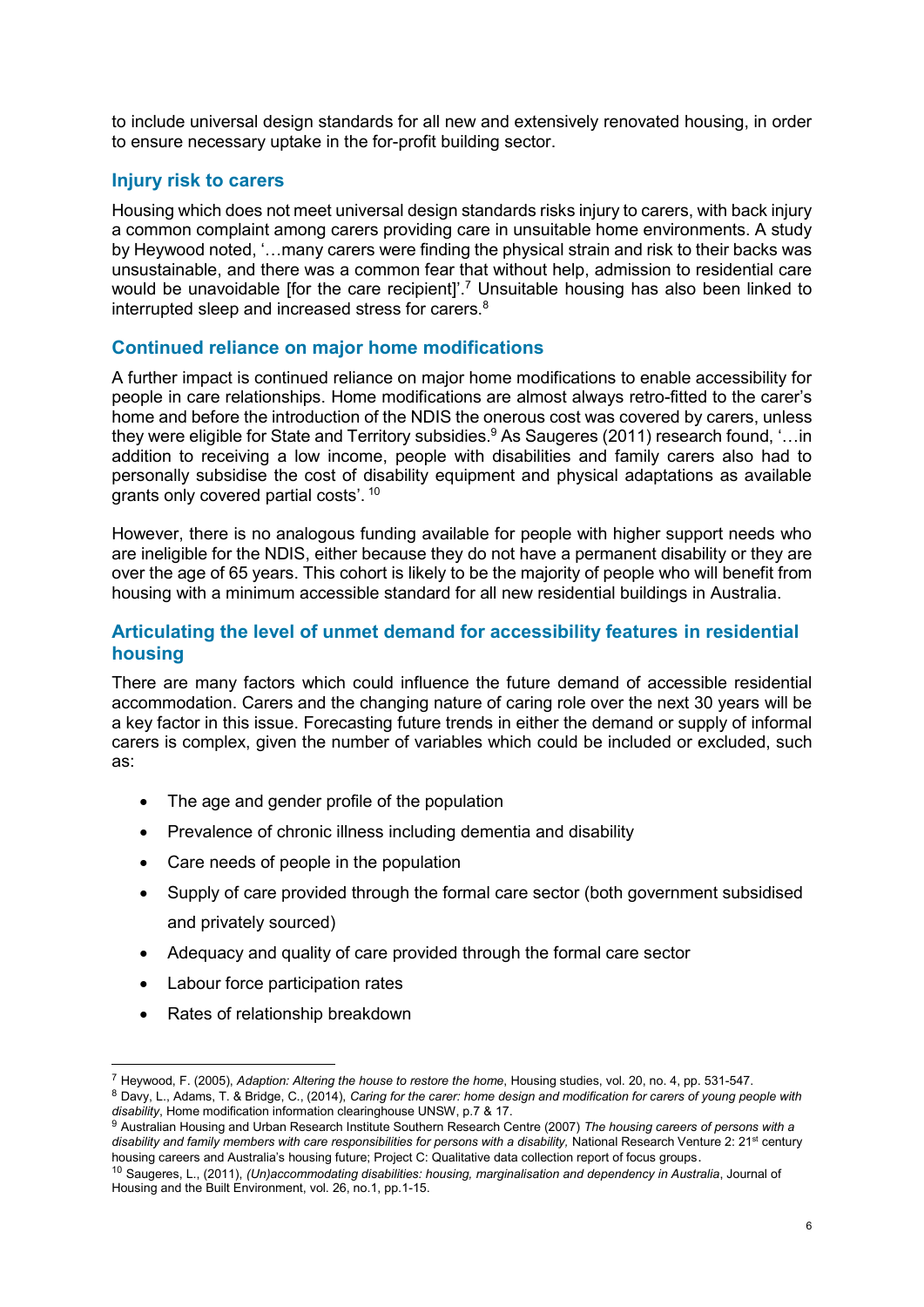- Fertility rates
- Family mobility and dispersion
- The proportion of the population living in single person households, and
- An individual's propensity to care.

During its consultation processes the ABCB is likely to be informed of other sources which can be examined to provide a validated and rigorous understanding of unmet demand for accessibility features with some caveats.

In 2008 the Australian Housing and Urban Research Institute (AHURI) reported the housing careers of persons with disability and "family members with significant care responsibilities [finding overall] housing careers of persons with a disability are flatter and more restricted than the rest of the population".<sup>11</sup>

The Australian Bureau of Statistics Survey of Disability, Ageing and Carers (SDAC) shows people with disability aged 15 to 64 have lower rates of home ownership compared with the population of people without disability.<sup>12</sup>

The Australian Institute of Health and Welfare reporting for 2016-17 shows out of 330,984 service users, 50.4% (*n=* 147,936) lives with family; 25% live alone; 24.6% live with others. Importantly the housing situation of 37,329 service users were not counted or stated.<sup>13</sup>

#### <span id="page-6-0"></span>**Assumptions made in paper: the NDIS will fund home modifications**

The NDIS is responsible for the reasonable and necessary costs of home modifications of eligible people with disability in private housing (owner occupier and private rental),  $^{14}$  which is expected to relieve cost burdens formerly shouldered by many carers.

As the Options Paper notes, it is in the scope of the NDIS to fund home modifications to support participants to continue to live in the community rather than specialised accommodation; however, in reality this measure will not impact significantly on the wider Australian population.

Eligibility for the NDIS is strict and the Productivity Commission originally estimated the number of people with disability eligible for Tier 3 of the Scheme would be approximately 410,000 Australians.<sup>15</sup> By July 2019, it is estimated approximately 105,000 people will be eligible for the Scheme in Victoria. This number represents just **10% of Victorians living with a disability**. The vast majority of people with higher support needs who can be supported by universal access will continue to fund this on a private basis, or State and Territory Governments may continue funding for home modifications.

<sup>11</sup> Beer, A. and D. Faulkner (July 2008) *The housing careers of people with a disability and carers of people with a disability;* for the Australian Housing and Urban Research Institute Southern Research Centre p. vi.

<sup>12</sup> Australian Bureau of Statistics (2015) *Survey of Disability, Ageing and Carers*; Table 7.1 Persons aged 15 years and over, living in households, disability status, by selected social characteristics–2015, estimate

<sup>13</sup> Australian Institute of Health and Welfare (June 2018) Bulletin 144: *Disability Support services: Services provided under the National Disability Agreement 2016-17*, p. 17.

<sup>14</sup> National Disability Insurance Scheme (2013), Supports for participant rules

<sup>15</sup> Productivity Commission 2011, *Disability Care and Support*, Report no. 54, Canberra, p. 160.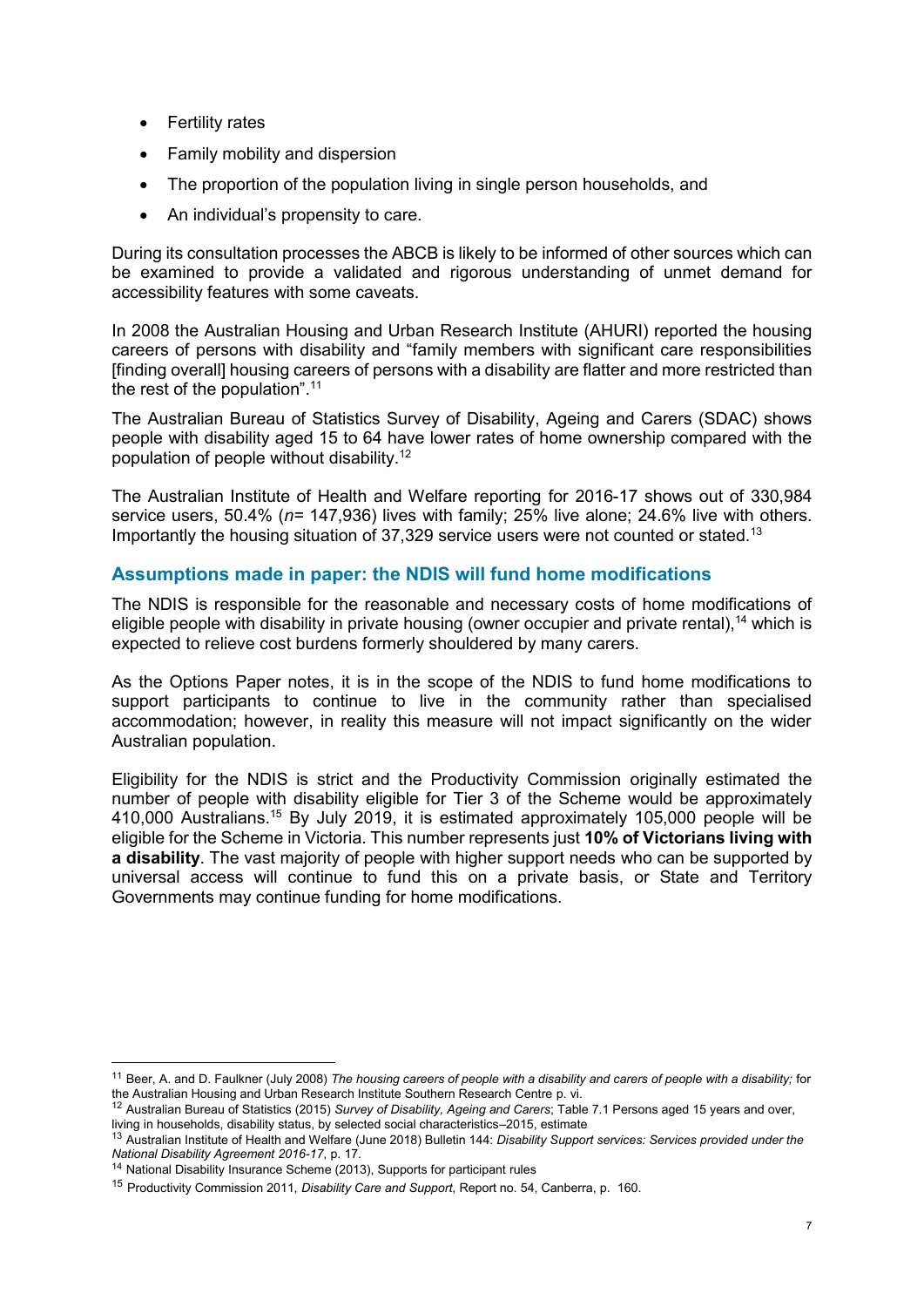Whether the NDIS will adequately fund home modifications for eligible participants remains to be seen. Since rollout commenced in July 2016, the Joint Standing Committee on the NDIS of the Federal Parliament has reported, the Scheme has been characterised by poor planning processes and outcomes for participants, their families and carers.<sup>16</sup> Moreover, the Productivity Commission noted in its 2017 Report on NDIS Costs, ineffective market stewardship by the Agency and Governments "has led to gaps, duplication and shifting of responsibilities. This is a risk to the scheme, and to the wellbeing of participants and their families."<sup>17</sup>

According to the NDIA's NDIS National Public Dashboard at June 2018, the Agency had included a total of annualised committed support of \$9.9b in the current plans of the 172,333 active participants; however, just 1.7% of this total figure had been committed to Capital - Home Modifications.

There are further complexities the ABCB should consider when assuming the NDIS will fund home modifications:

- Plan processes are onerous for participants, families and carers. As the Joint Standing Committee on the NDIS has noted,<sup>18</sup> planners employed by the NDIA or Local Area Coordinators often lack understanding about the impacts of disability on a person and family's environment, social connectedness and financial situation. Applying for home modifications – especially for participants with sensory or intellectual disabilities – is likely to be very difficult in an overall climate of delivering the Scheme under budget and without reference to the impact of packages on the quality of the participant and family's life. This may be a disincentive to pursue this avenue of funding and remain in inadequate housing.
- It is also difficult to estimate the number of NDIS participants (children or adults) who are living in owned accommodation and will be able to modify their home with NDIS funds.
- Eligibility for public housing does not include people with a disability currently receiving support in the family home. This large group is neither homeless nor necessarily receiving formal support (because their families are providing it) and so do not qualify for this form of housing assistance even if they would like to live independently.
- It is notoriously difficult for people with special access needs to get the support of landlord's approval for home modifications.

While the National Disability Insurance Agency (NDIA) reports quarterly regarding the number of participants in the National Disability Insurance Scheme, the disability of participants, functional level etc, it is important for the ABCB to note the Agency does not collect future demand data or 'aspirational' data. In other words, planning meetings tend to be focused on day-to-day living situations rather than having a future-planning orientation. Therefore, it is unlikely meaningful data collection about unmet demand for accessible residential accommodation is likely to be sourced about NDIS participants until this approach changes.

<sup>16</sup> https://www.aph.gov.au/Parliamentary\_Business/Committees/Joint/National\_Disability\_Insurance\_Scheme/MarketReadiness

<sup>17</sup> Productivity Commission (2017) *National Disability Insurance Scheme (NDIS) Costs,* p. 40

<sup>18</sup> https://www.aph.gov.au/Parliamentary\_Business/Committees/Joint/National\_Disability\_Insurance\_Scheme/MarketReadiness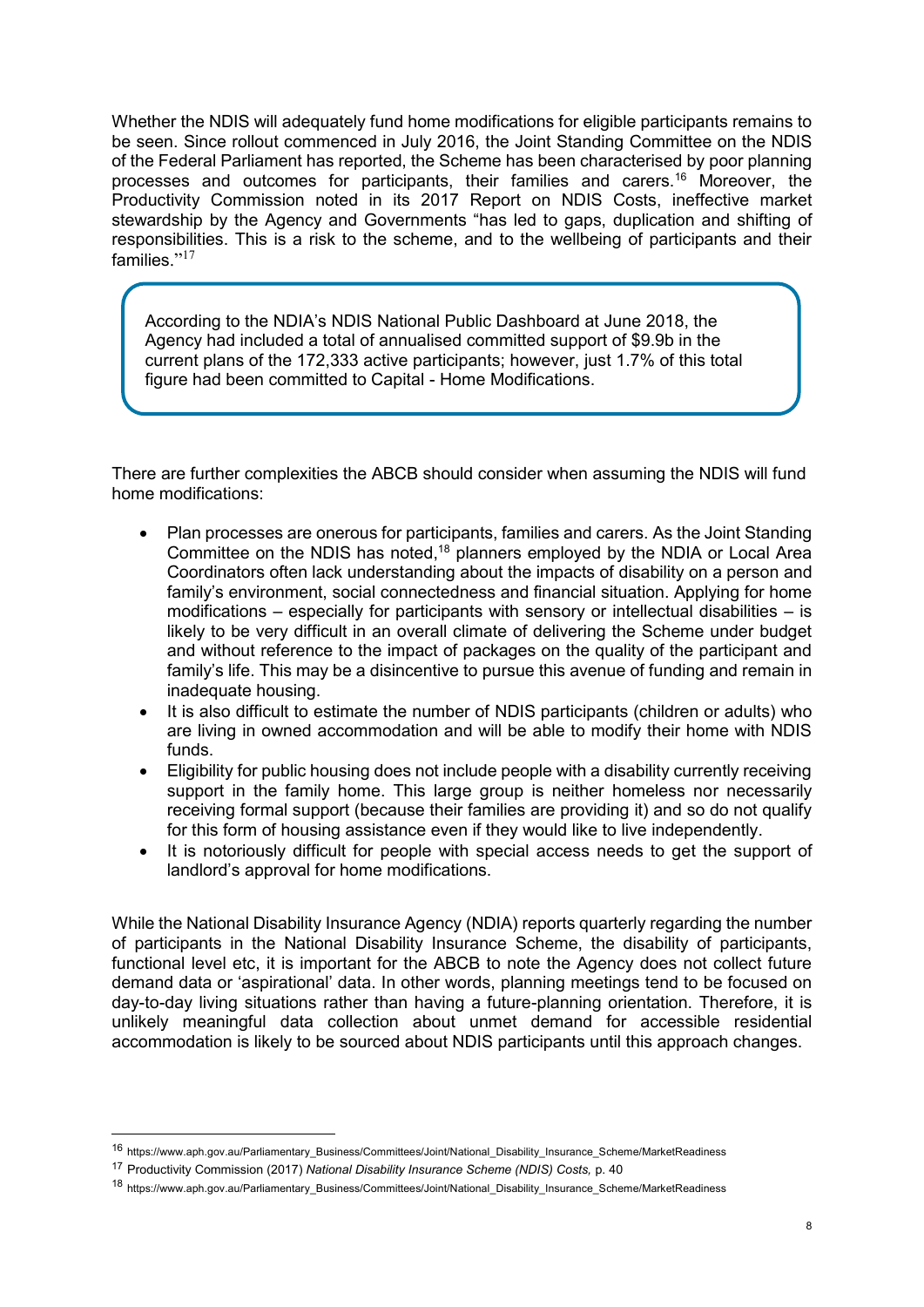## <span id="page-8-0"></span>**Accessible housing for all family members**

The ABCB should note what is considered reasonable and necessary for an NDIS participant, may not take into account the needs of the carer. Carers Victoria advocates the needs of the entire household should be considered, especially where the person living with the disability is not the primary user of all home facilities.<sup>19</sup> Families are the primary source of housing (or housing assistance) for adults with a disability and yet receive minimal targeted government assistance in this regard.

Home ownership – particularly in metropolitan areas – relies upon the household having a dual income or considerable assets. Caring families are less likely to be in this position. Carers aged 15–34 years are significantly less likely to own their own home (37%) than non-carers of similar age (44%), even though they prize the stability of private home ownership for themselves and their families very highly. Carers are rapidly falling out of owner occupation (own outright or purchasing). Nearly half (44%) of carer tenants had previously been owner occupants and became tenants because of relationship breakdown, the costs associated with providing care, or the loss of employment.<sup>20</sup>

Further information about the socio-economic status of carers and some people with higher support needs, including those with disability and who are aged, can be found in Department of Social Services data on the number of recipients who also receive Commonwealth Rent Assistance (CRA).

| <b>Primary payment</b><br>type       | <b>Total number</b><br>recipients (Australia) | <b>Number</b><br>receiving CRA | <b>Proportion of</b><br><b>Recipients</b><br>receiving CRA<br>by Income<br><b>Support</b><br>Payment |
|--------------------------------------|-----------------------------------------------|--------------------------------|------------------------------------------------------------------------------------------------------|
| <b>Disability Support</b><br>Pension | 758,911                                       | 257,466                        | 19.2                                                                                                 |
| Age Pension                          | 2,498,765                                     | 270,513                        | 20.1                                                                                                 |
| <b>Carer Payment</b>                 | 263,874                                       | 60,737                         | 4.5                                                                                                  |
| Newstart Allowance*                  | 733,088                                       | 291,683                        | 21.7                                                                                                 |

Table Source: Department of Social Services Demographics June 2017.

-

<span id="page-8-1"></span>**\*N.B.** The number of recipients of Newstart Allowance has also been included in the table above to reflect Government policies to shift people previously receiving Carer Payment or Disability Support Pension to Newstart Allowance.

<sup>19</sup> Davy, L., Adams, T. & C. Bridge (2014) *Caring for the carer: home design and modification for carers of young people with disability*, Home modification information clearinghouse UNSW, p.26.

<sup>20</sup> Beer, A. and D. Faulkner (2009) *The housing careers of people with a disability and carers of people with a disability*, Australian Housing and Urban Research Institute, p 39.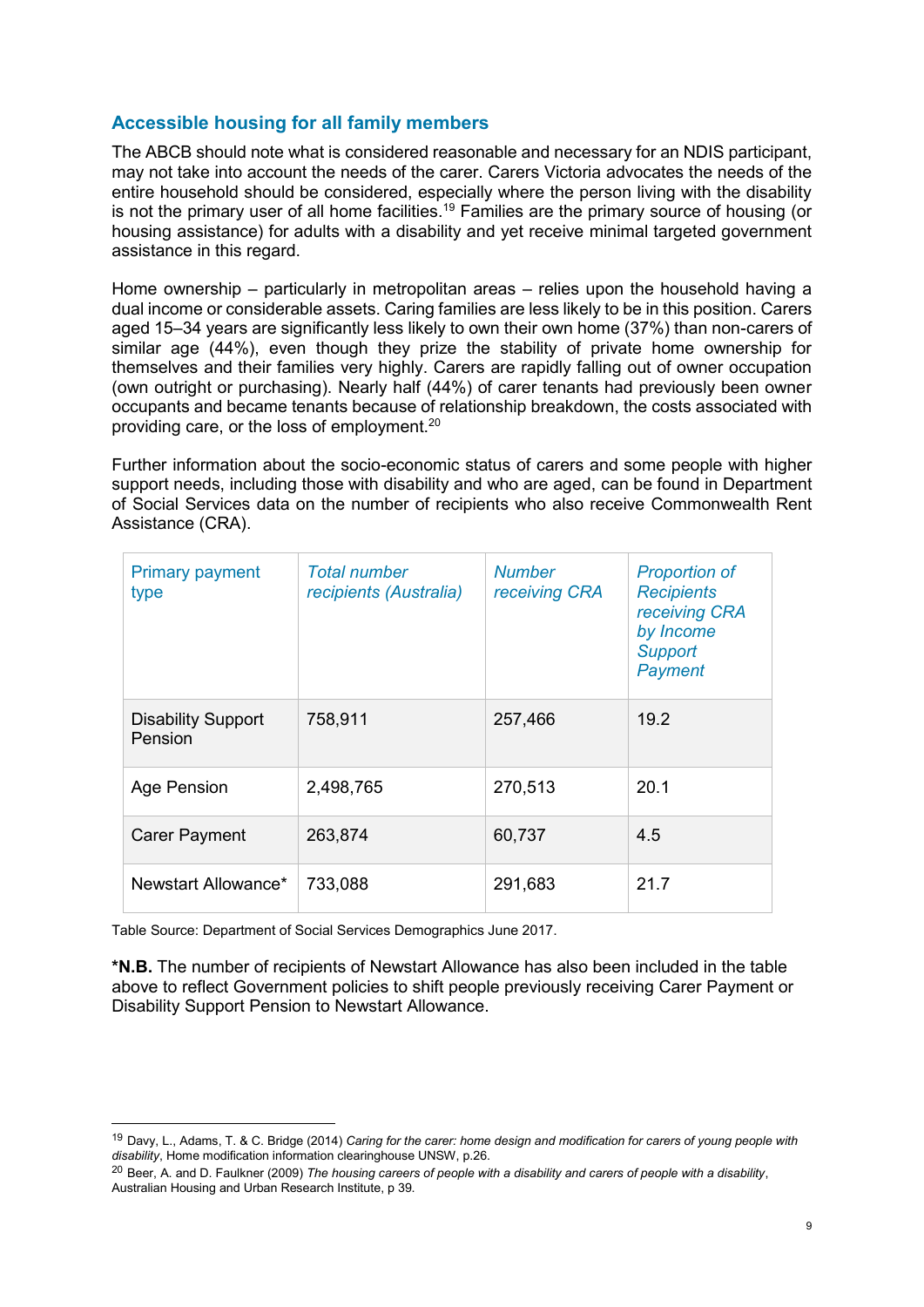#### **Further issues encountered in rental situations**

Few existing houses in the private rental market have been built to universal design standards and there is no incentive for landlords of rental properties to approve home modifications which may take time, be inconvenient or aesthetically unappealing. Morden found '…most landlords will not agree to modification, even at no cost to them, and would most likely just choose an applicant who is able and willing to move into the property without the need for modification. Discrimination is a prerogative of the landlord as they are not bound by social responsibility and social justice principles in dealing with clients'.<sup>21</sup>

Failure to adhere to universal design standards will inevitably shift the costs for modifications to families and carers. As the ABCB Paper states small upfront investment in new builds is more desirable than retrofitting homes which do not have inherent capabilities of easy and cost-effective adaptations. In the long term, a more accessible housing stock will also greatly reduce the cost of home modifications to the specific schemes such as the NDIS.

In late 2018 the Victorian Labor Government passed legislation intended to provide renters with more protections than they currently enjoy. While the legislation is yet to be enacted, it:

- Strengthens linkages between the Residential Tenancies Act (RTA) and the Equal Opportunity Act 2010, especially penalty provisions if a person is refused a residential rental agreement on the basis of an attribute set out in Section 6 of the Equal Opportunity Act 2010
- Prevents residential rental providers from unreasonably refusing consent to certain modifications, including disability modifications as per section 55 of the Equal Opportunity Act 2010, and
- Reduces requirements of renters to restore the rented premises to the condition the premises were in immediately before the modification is subject to Section 55 of the EOA 2010.

However, the legislation does not require a residential rental provider to **demonstrate** that retaining a modification at the end of a residential rental agreement would cause them hardship before they can request the renter remove it. Nor does it prevent a residential rental provider from delaying approval long enough before a lease expires and not providing an option to renew it in order to source a renter who will not request a home modification.

## <span id="page-9-0"></span>**Conclusion**

-

Accessible housing is not just a matter that relates to people with disability, it is a broader social issue impacting families and carers of all ages. The proportion of people in Australia over the age of 65 is growing substantially and will significantly change the social fabric of our society. Our current social and physical infrastructure relies on a larger tax base in proportion to those receiving income support as well as other expenditure. However, the demographic characteristic of Australian society and economy since Federation will soon be inverted. By 2047, it is projected there will be just under 3.4 million people aged 65–74, though this represents a smaller proportion of all older people (45%). People aged 75–84 will account for 35% (2.6 million) of the population and 1 in 5 older people will be aged 85 and over (20%, or 1.5 million). 22

<sup>21</sup> Morden, A., (2014) *Social housing and people with a disability*, Parity, vol. 27, no. 5, p.43.

<sup>22</sup> [https://www.aihw.gov.au/reports/older-people/older-australia-at-a-glance/contents/demographics-of-older](https://www.aihw.gov.au/reports/older-people/older-australia-at-a-glance/contents/demographics-of-older-australians/australia-s-changing-age-and-gender-profile)[australians/australia-s-changing-age-and-gender-profile](https://www.aihw.gov.au/reports/older-people/older-australia-at-a-glance/contents/demographics-of-older-australians/australia-s-changing-age-and-gender-profile)